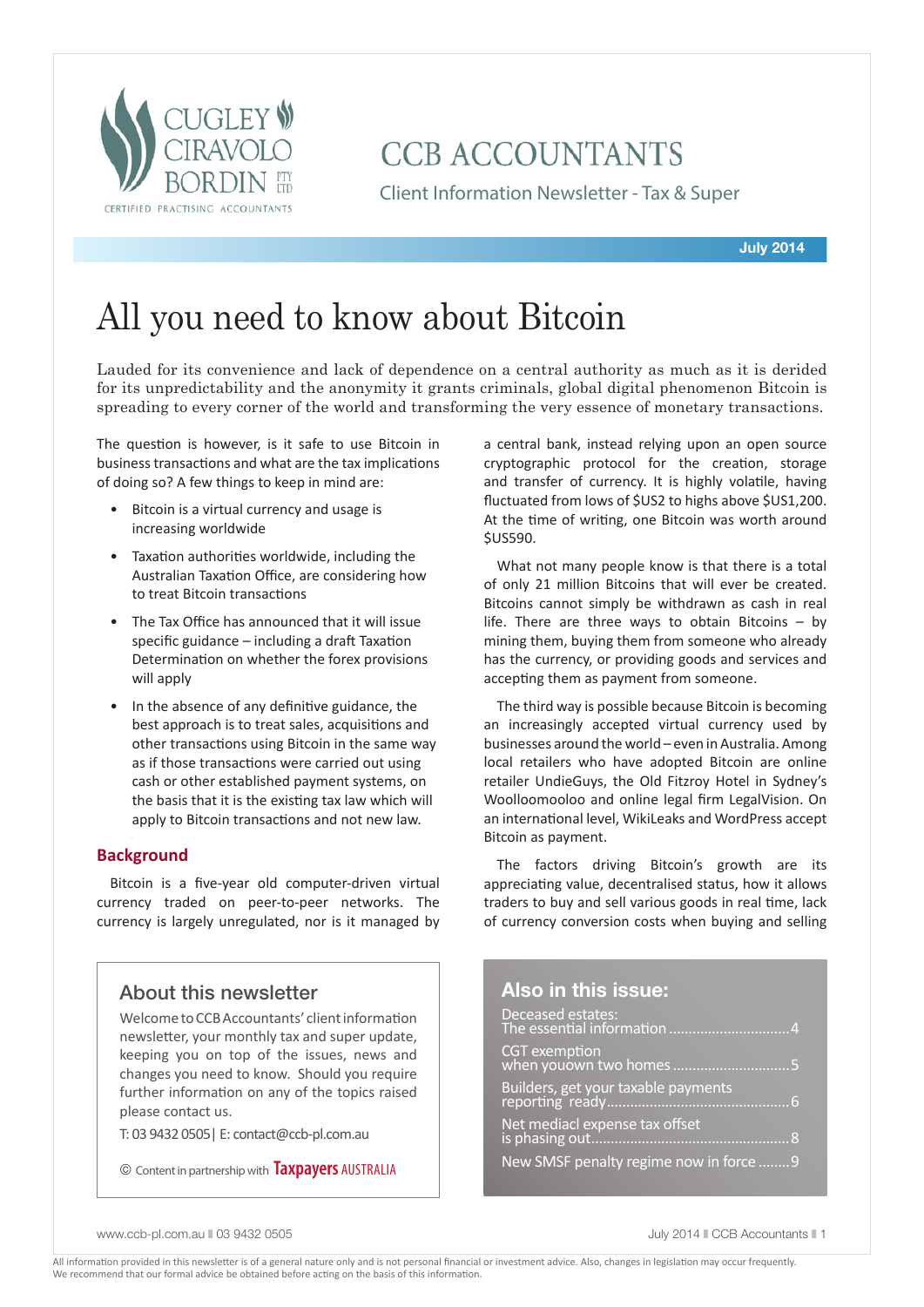#### Information Newsletter



overseas as well as the absence of transaction costs typically attached to credit cards and rival electronic forms of payment like PayPal.

The unprecedented rise of Bitcoin leads us to the following two questions:

- What is the correct treatment of Bitcoin under the tax law?
- How does this affect how we use it, both now and in planning for the future?

#### **Taxation of Bitcoin transactions in Australia**

Tax rules that apply to average commercial transactions should generally apply in the same way to virtual currency transactions, in the absence of specific provisions in the tax law that cater specifically for virtual currency.

The central question revolves around whether Bitcoin transactions should be taxed under the capital gains tax (CGT) provisions (like many types of transactions involving the transfer of ownership of shares or other capital assets) or whether Bitcoin transactions should be taxed on revenue account.

In a statement provided to the Australian Financial Review, the Tax Office said it will provide further advice to taxpayers by the new financial year on how to account for Bitcoin transactions in tax returns for the 2013-14 year.

Note that the Tax Office has emphasised that Bitcoin transactions have always been taxable, so for those individuals who have been using the Bitcoin currency for some time without correctly accounting for their tax liability, the potential exists for the Tax Office to look as far back as 2009 to amend tax returns (or 2011 for many individual taxpayers) once it has formed a view on how to treat Bitcoin transactions. Further details regarding how the Tax Office would audit transactions using the mysterious currency has not been provided as yet.

## **Bitcoin scenarios**

Below are several different scenarios in which the use of Bitcoin could be utilised, and their potential tax treatment.

#### *1) Selling goods and services in exchange for Bitcoin*

Businesses that sell goods or provide services in exchange for Bitcoins derive ordinary income – just as they would if they sold goods and services for cash. As a result, they will need to include all ordinary income from sales made using Bitcoin as assessable income in their income tax return.

Where the business is registered for GST and the sale constitutes a taxable supply, the business should issue a valid tax invoice and remit the appropriate amount of GST calculated based on the Australian dollar value of the Bitcoin revenue received to the Tax Office.

#### *2) Buying goods and services using Bitcoin*

Buyers are well advised to keep records of any purchases using Bitcoin and account for the tax consequences if it represents a deductible business expense or if the purchase is an investment asset that may result in a capital gain or loss under CGT rules.

A taxpayer may generally claim eligible business purchases made using Bitcoin as a tax deduction, either immediately or spread out over time (for example, under capital allowances rules). The general rules in relation to deductibility will be applied the same way where payments are made with Bitcoin as where payments are made with cash or on credit.

Of course, there are statutory record-keeping requirements under tax law and those requirements will apply to Bitcoin transactions as well.

Where the buyer is registered for GST and the acquisition is business related, the buyer should ensure that they receive a valid tax invoice for the purposes of GST law in order to claim any input tax credits to which they are entitled (that is, where the purchase is a taxable supply or a GST-free supply).

 $Continued \rightarrow$ 

DISCLAIMER: All information provided in this publication is of a general nature only and is not personal financial or investment advice. It does not take into account your particular objectives and circumstances. No person should act on the basis of this information without first obtaining and following the advice of a suitably qualified professional advisor. To the fullest extent permitted by law, no person involved in producing, distributing or providing the information in this publication (including Taxpayers Australia Incorporated, each of its directors, councillors, employees and contractors and the editors or authors of the information) will be liable in any way for any loss or damage suffered by any person through the use of or access to this information. The Copyright is owned exclusively by Taxpayers Australia Inc (ABN 96 075 950 284).

2  $\parallel$  CCB Accountants  $\parallel$  July 2014 03 9432 0505  $\parallel$  www.ccb-pl.com.au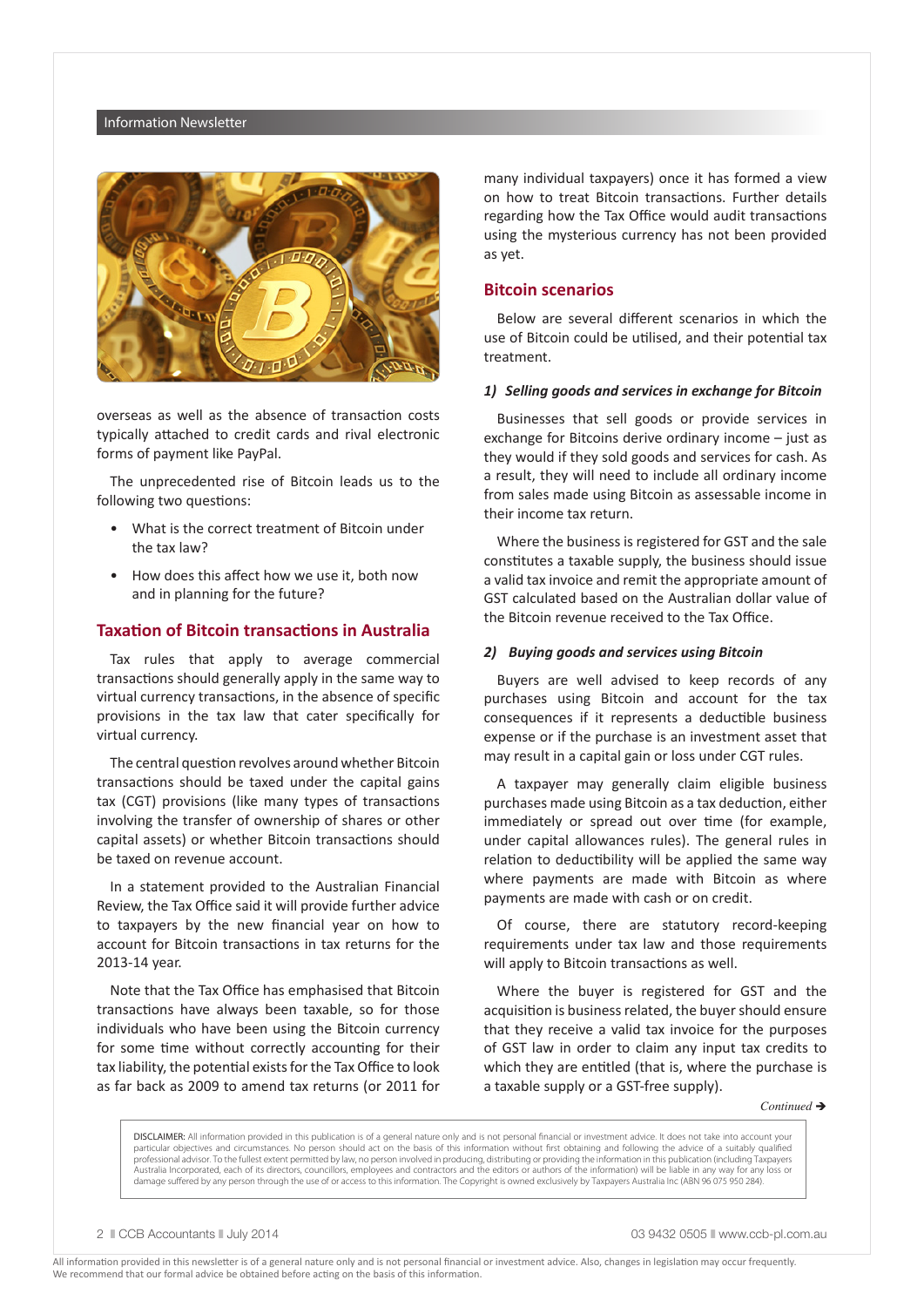## All you need to know about Bitcoin (cont)

## *3) Making investment profits from holding and selling Bitcoins*

The easiest way to invest in Bitcoin is by simply holding the coins in an online wallet. Just as for shares, there are different ways in which these Bitcoin investment gains may be taxed:

- for a frequent trader in Bitcoin, the Tax Office may conclude that the taxpayer is "carrying on a business" of trading Bitcoins and all gains and losses associated with this trading will be recognised on revenue account as assessable ordinary income or allowable deductions, or
- for an infrequent trader in Bitcoin who does not trade them in the course of a business, the CGT rules may apply to gains and losses.

In practical terms, a Bitcoin trader who trades in high volumes or values daily may be taxed on their transactions differently to someone who "mines" Bitcoin or to someone who sells some Bitcoin after holding it as an investment for several years.

Contact this office for advice on which rules are likely to apply to you.

### **Legal status of Bitcoin around the world**

The legal status of Bitcoin around the world differs according to jurisdictions, with countries including Russia, Vietnam, Thailand and Indonesia banning the Bitcoin as a currency outright.

In a slightly watered down approach, China has banned financial institutions and payment companies from handling Bitcoin transactions, but has not curtailed the use of Bitcoin by individuals.

Like China, India remains lukewarm on the question of Bitcoins and has advised the Indian public not to indulge in the buying or selling of virtual currencies.

Countries like Singapore, Belgium, the United States, Britain and Germany, among others, state that Bitcoin is entirely legal. Singapore has provided clear guidance on how taxpayers can manage taxation on Bitcoin transactions, with money made through transactions taxable as income and money made through investments treated as capital gains, although there is no CGT in Singapore.

Germany has said that it viewed Bitcoins as personal money for individuals – which means the currency is taxable to the individual via sales and capital gains tax – and Britain said it is considering treating Bitcoin as an asset or as private money, rather than a voucher as was previously the case, following a surge in demand in that country for the virtual currency.

Meanwhile the Tax Office's United States (US) counterpart, the Internal Revenue Service (IRS), is of the view that virtual currency is to be treated as property for the purposes of US taxation law. The IRS has recently released detailed guidance on this issue.

## **Problems with Bitcoin**

The collapse of one of the world's biggest Bitcoin exchanges, the Tokyo-based Mt Gox, in early February 2014 highlighted the vulnerabilities of Bitcoin to criminality when hackers attacked the world's largest Bitcoin exchanges to exploit a flaw in the code that allowed these exchanges' users to send false requests to resend payments.

Other than hacking, the Bitcoin currency has also been found to be susceptible to money laundering, bribery and the purchasing of illicit products such as drugs and weapons and other questionable products and services.

There is no simple way to track down individual Bitcoin miners and while the Bitcoin system tracks every transaction, it does not divulge people's identities. This will be one of the most fundamental issues for the tax authorities around the globe to deal with, and further guidance from the Tax Office in Australia as to how they intend to identify Bitcoin users and the tax liabilities they rack up will be welcomed by all users here.

Volatility is another problem, but financial experts have said this will become less of an issue in the future once more Bitcoin exchanges gain volume. Additionally, the absence of a regulator or similar authority makes Bitcoin less transparent, harder to trace, and a riskier investment than "normal" more accepted currencies.

#### **The best approach**

Regardless of whether it is likely that Bitcoin will eventually replace "real money", Bitcoin's ubiquitous presence in the international currency market looks unlikely to abate anytime soon and the Tax Office's increased scrutiny of Bitcoins indicates that failing to correctly account for Bitcoin transactions could land taxpayers in hot water.

Consult this office if you are still unsure how Bitcoin is likely to be taxed in Australia and what records you will likely need to keep to substantiate your Bitcoin transactions.  $\blacksquare$ 

www.ccb-pl.com.au || 03 9432 0505 || 03 0505 || 03 9432 0505 || 03 9432 0505 || 03 9432 0505 || 03 9432 0505 |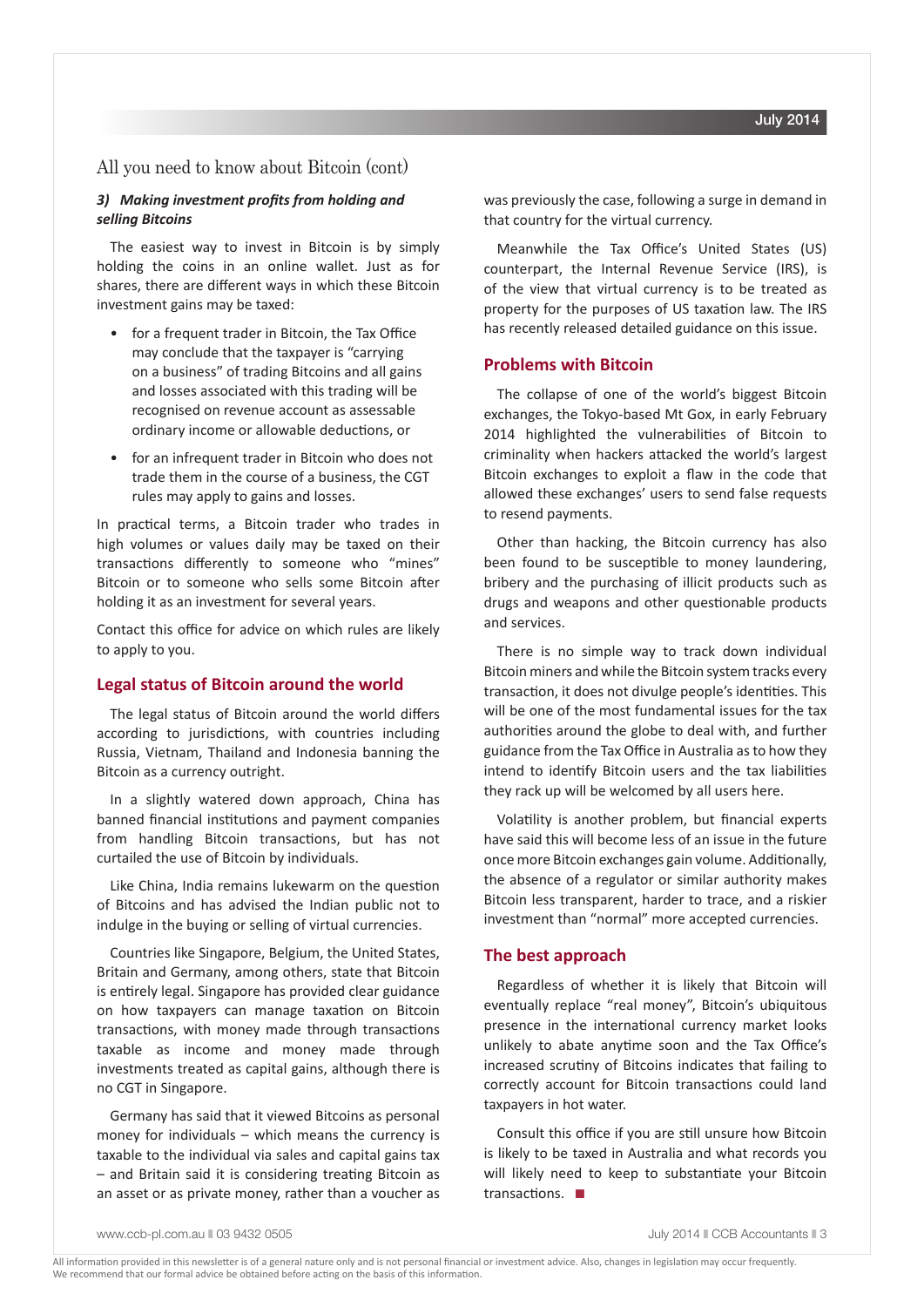## Deceased estates: The essential information



Unfortunately, having to deal with managing a deceased estate is a task many of us will have to shoulder at some stage in our lives  $-$  but having some familiarity with what's involved beforehand will hopefully ease the burden.

It is worth remembering that the law that applies to the assets and income of a deceased person depends in large part on which state or territory they lived in when they died. Also note that the information presented here mainly looks at tax responsibilities (which are a federal obligation). Speak to this office for guidance on the best avenue of inquiry for other matters.

#### **What the estate comprises**

The property and assets belonging to a person who has died, called their deceased estate, may include real estate, money in bank accounts, shares, and personal possessions. Some types of income can also form part of the deceased estate. However, some assets will not be included because the deceased may have made other arrangements to distribute them or own the assets as a joint tenant.

The deceased estate holds the assets of the deceased in trust from the time of the death of the person concerned until the transfer of the property and assets to their beneficiaries as nominated in their will. It is administered by either:

- an executor appointed in the person's will, or
- an administrator appointed by the Supreme Court.

Superannuation and life insurance payments may or may not form part of the deceased estate. If there are stipulated beneficiaries under the policies, the payments may go directly to the beneficiaries without going through the deceased estate.

## **Being an executor**

If you have been appointed as an executor or administrator of the estate, you will be responsible for managing the deceased estate's tax affairs, as well as:

- carrying out (executing) the terms of the deceased person's will
- complying with the relevant inheritance laws, where there is no will.

The executor or administrator (this information applies equally to both) is responsible for administering the deceased estate in the best interest of the beneficiaries nominated in the will (or if no will exists, the deceased person's next of kin or other person according to a state or territory law).

The executor more or less takes over the role of the deceased person and winds up their personal affairs. Tasks usually performed by an executor include:

- locating the will
- applying for probate
- obtaining a death certificate
- informing investment bodies of the death these might include banks, building societies, and share registries
- informing Centrelink and other government bodies, such as the Tax Office
- locating assets and having their value assessed
- paying debts, income tax and funeral expenses
- transferring assets and paying stamp duty
- distributing the surplus to beneficiaries.

### **Tax responsibilities**

There are generally no death duties in Australia. However, tax may be payable on certain income or capital transactions that arise as a consequence of a person's death.

Any tax liability that may be generated from your role as executor is separate from your own personal tax liability. Therefore don't include any of the income of the deceased person or deceased estate in your own personal tax return (except for any trust income you may receive as a beneficiary). Another item that may potentially have to be declared is any fee charged to the estate for executor services performed (ask this office for more guidance about this).

As an executor, your tax responsibilities include:

- lodging a final return, and any outstanding prioryear returns, for the deceased person
- lodging any trust tax returns for the estate

 $Continued \rightarrow$ 

4  $\parallel$  CCB Accountants  $\parallel$  July 2014 03 9432 0505  $\parallel$  www.ccb-pl.com.au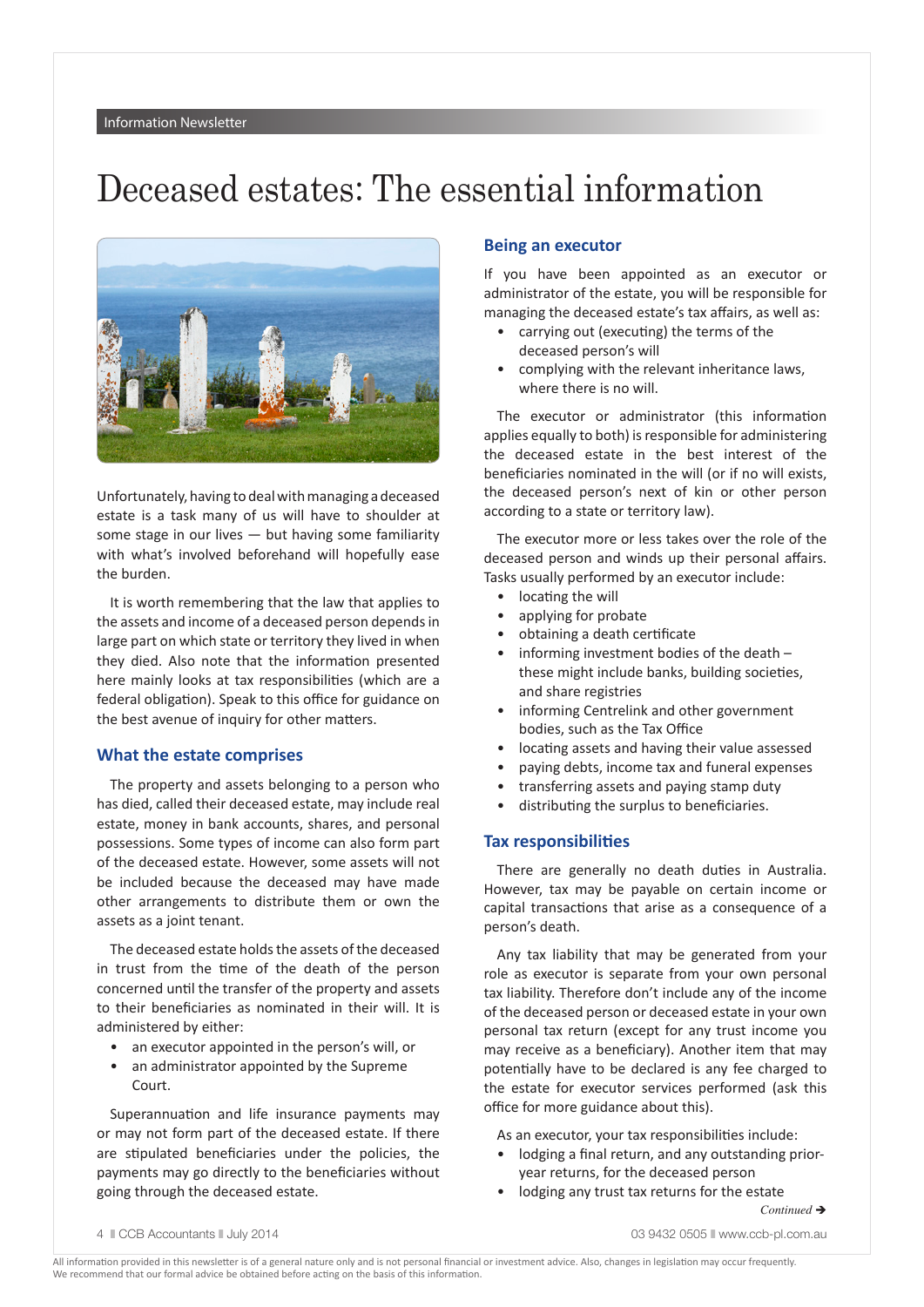## Deceased estates (cont)

• providing beneficiaries with the information they need to include distributions in their own returns and, in certain cases, paying tax on their behalf.

As the executor of a deceased estate, you may need to lodge a final tax return on behalf of the departed. If they did not lodge prior-year tax returns, it will need to be determined whether they are necessary. If so, you need to prepare and lodge them, and of course consult this office should you require help with these tasks.

There may be a number of reasons why you may have to lodge a personal tax return for the deceased – for example, they may have had:

- tax withheld from the income they earned
- earned taxable income exceeding the tax-free threshold
- tax withheld from interest or dividends because no tax file number (TFN) was quoted to the investment body
- lodged returns in prior years.

## **Capital gains tax (CGT) implications**

When the assets of a deceased estate are distributed, a special rule applies that allows any capital gain or loss made on a CGT asset to be disregarded if the asset passes:

- to the executor
- to a beneficiary, or
- from the executor to a beneficiary.

However, if an executor sells an asset of the deceased estate and then distributes the proceeds to the beneficiaries, the sale is subject to the normal rules and CGT applies. Basically this means, in most cases, the transfer of CGT assets into a deceased estate and then out to their beneficiaries will not incur an income tax liability.

### **Superannuation death benefits**

In most cases, when a person dies, their superannuation fund will pay their remaining super to their nominated beneficiary, which is called a "super death benefit".

If there are no binding death nominations, then the trustee of the super fund will decide how the benefit will be paid. Depending upon the trust deed of the superannuation fund, and rules and regulations operating for superannuation, the trustee may pay it to the deceased estate, then the executor will deal with it accordingly. However, the super is not part of the will (except in NSW).

If you are a dependant of the deceased, you do not need to pay tax on any component of a superannuation death benefit if you receive it as a lump sum (if you receive it as an income stream you may need to pay tax on it). Also do not include it on your tax return as income. If you are not a dependant and you receive a death benefit it must be as a lump sum. The item is taxable as follows generally:

The maximum tax rate for lump sums paid to nondependants is: Taxed element of the benefit, 15% plus Medicare levy; untaxed element of the benefit, 30% plus Medicare levy.  $\blacksquare$ 

## *Did you know... CGT exemption when you own two homes*

It is generally accepted that an exemption to capital gains tax applies to the family home, or "main residence", and the exemption usually applies for only one home at any given time. But there is a rule that allows for a taxpayer to have two main residences and still maintain that CGT-free status for both for a temporary period.

Known as the "six month rule", this states that two properties can be claimed as a main residence at the same time where a taxpayer acquires a dwelling that becomes their new main residence before they dispose of the original. This is a sensible allowance for an overlap of periods in which a taxpayer can claim exemption from CGT for two properties — one newly acquired and one that is to be sold. Selling the old house may take longer than six months, but the CGT exemption only holds for that long.

This concessional treatment is available for the earlier of; six months after taking ownership of the new house, or when you transfer ownership of the old house. However there are two prerequisites to qualifying for this double-up exemption — the old house must have been your main residence for at least three months (a continuous period) in the 12 months before transferring ownership; and if it was not your main residence for any part of those 12 months, it can't have been used to produce income.  $\blacksquare$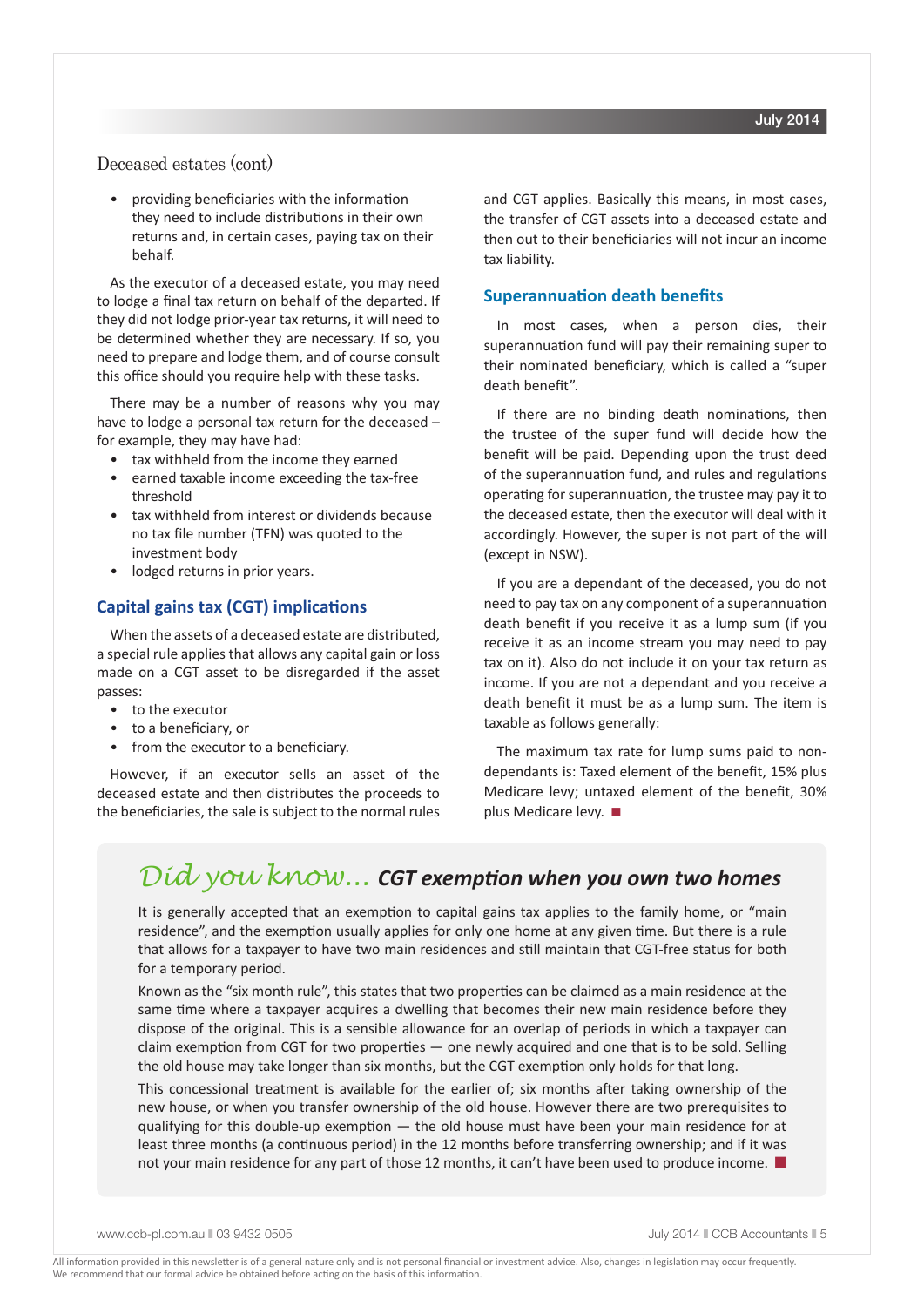# Builders, get your taxable payments reporting ready before July 21

Businesses in the building and construction industry, take note – the deadline is July 21, 2014 to report the total payments you made to each contractor you enlisted the services of in 2013-14. You will need to report these payments to the Tax Office on the Taxable payments annual report.



The taxable payments reporting system was initially introduced to address longstanding compliance issues by contractors in the building and construction industry. Tax compliance issues that were identified included non-lodgement of tax returns, income being omitted from tax returns that were lodged, non-compliance with goods and services tax (GST) obligations, failure to quote an Australian business number (ABN), and use of an invalid ABN.

The pointers below will help you adequately prepare for the looming deadline.

## **Work out if you need to report**

You need to report if all the following apply:

- you are a business that is primarily in the building and construction industry
- you make payments to contractors for building and construction services, and
- you have an Australian business number (ABN).

You are considered to be a business that is primarily in the construction industry if any of the following apply:

- in the last financial year, 50% or more of your business income was derived from providing "building and construction services"
- in the last financial year, 50% or more of your business activity related to "building and construction services", or
- in the financial year immediately before the last financial year, 50% or more of your business income was derived from providing "building and construction services".

Note: contractors who pay other contractors for building and construction services may also be required to report if they are carrying on a business that is primarily in the building and construction industry. Remember – a contractor can be an individual, partnership, company or trust.

## **What to report**

#### *1) Details you need to report*

For each contractor, you need to report the following details each financial year:

- ABN, if known
- name
- address
- gross amount you paid for the financial year  $$ this is the total amount paid, including GST
- total GST included in the gross amount you paid.

The details you need to report will generally be contained in the invoices you receive from your contractors. It is important to check the way you keep your contractor payment information to ensure you have the details you need to complete the Taxable payments annual report.

#### *2) Payments you need to report*

You need to report payments you make to contractors for their building and construction services. If invoices you received included both labour and materials, whether itemised or combined, you report the whole amount of the payment unless the labour component is only incidental.

For instance, if a concrete truck if used to deliver concrete, and the driver merely directs the pouring of the concrete into the trenches, the driver's labour component is incidental, or minor, to the supply of the concrete. You are paying for concrete and you do not need to report the amount paid.

If, for some reason, the driver pours the concrete, levels and does the formwork, then this is more than incidental. You are paying for the concrete as well as the building and construction service, and the total amount paid is reported.

"Building and construction services" include any of the activities listed below if they are performed on, or in *Continued* è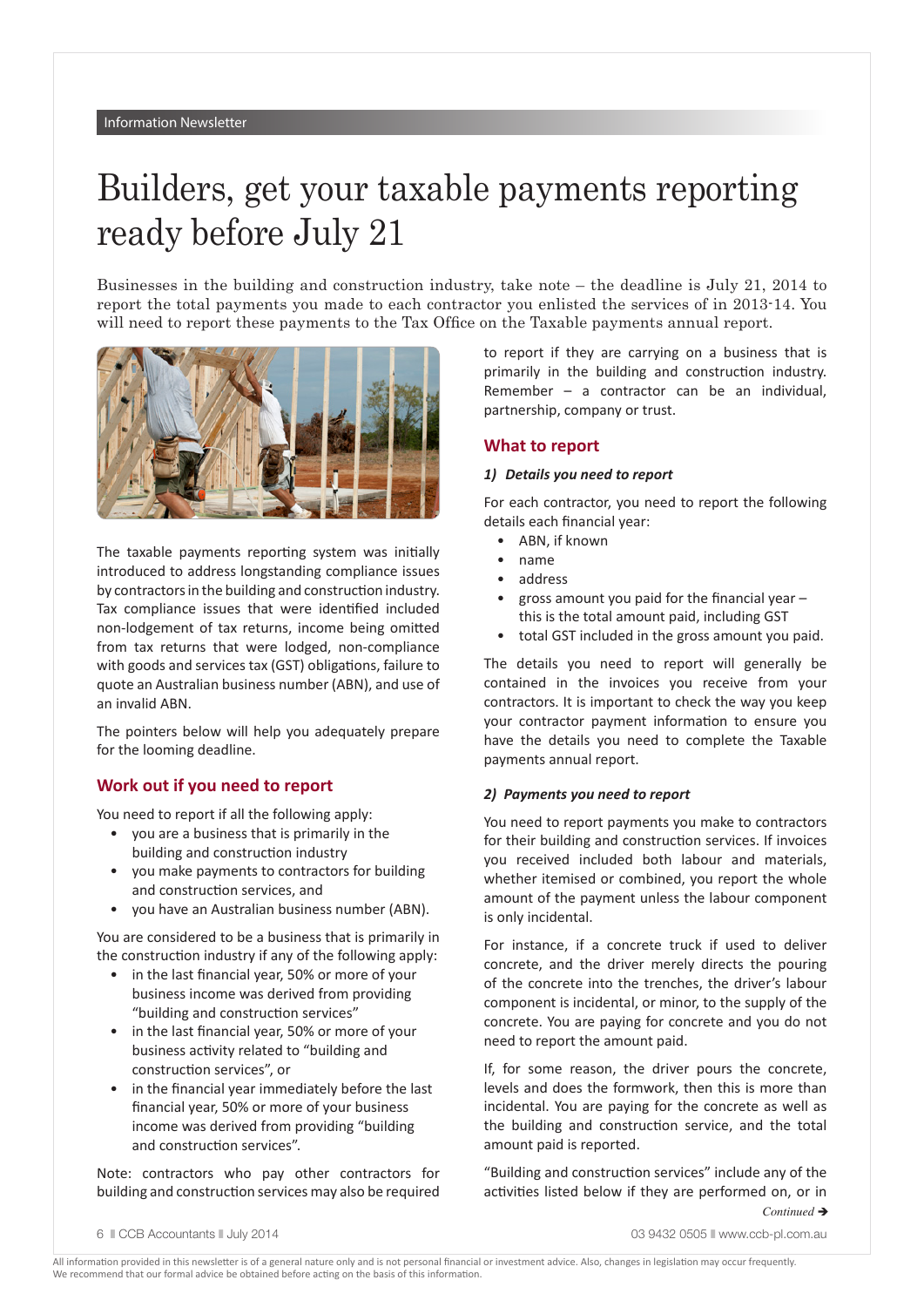## Builders taxable payments report (cont)

relation to, any part of a building, structure, works, surface or sub-surface:

- alteration
- assembly
- construction
- demolition
- design
- destruction
- dismantling
- erection
- excavation
- finishing
- improvement
- installation
- maintenance
- management of building and construction services
- modification
- organisation of building and construction services
- removal
- repair, and
- site preparation.

## *3) Payments you do not report*

You do not need to report:

- payments for building supplies/materials only
- unpaid invoices as of June 30 each year  $-$  for example, if you receive an invoice in June 2014, but you do not pay that invoice until sometime in July 2014, you report that payment in the 2014-15 Taxable payments annual report
- pay-as-you-go (PAYG) withholding payments that are required to be reported in a PAYG withholding annual report – for example, payments to employees, workers engaged under a voluntary agreement to withhold, workers engaged under a labour-hire or onhire arrangement, and contractors who do not quote an ABN. Note however that if amounts are withheld because a contractor did not quote an ABN, you can report the details in the Taxable payments annual report instead of the PAYG withholding where ABN not quoted annual report. If an ABN is not provided, the payer must withhold under the existing PAYG withholding arrangements
- if you are a home owner making payments to contractors for building and construction services – for example, if you are building or renovating your own home
- payments you make to another member of a consolidated group or multiple entry

consolidated group that you are a member of for income tax purposes. This is because members of a consolidated group or multiple entry group are effectively taxed as a single entity.

## **Frequently asked questions**

1) *Why are businesses required to report annually rather than quarterly?* The Tax Office varied the reporting requirements from quarterly to annual reporting to minimise compliance costs for businesses.

2) *Why are businesses required to report on a cash basis?* Many businesses in the building and construction industry are micro businesses, and a significant proportion of these businesses account on a cash basis. The Tax Office varied the reporting requirements to only require businesses to report the payments they make to contractors in the financial year in which the payments are actually made.

3) *Do businesses need to report payments they make to suppliers?* Yes, because suppliers who provide building and construction services are also contractors for the purpose of the taxable payments report.

4) *Do I report payments to contractors who repair and service my tools and equipment?* No. Maintenance of equipment and tools is not a construction service.

5) *I only purchase properties for rental purposes, and engage a property manager to manage them. Do I need to report the payments I make to the property manager?* No, you are not required to report as you are not primarily in the building and construction industry.

6) *I'm a landowner and I engage a project manager to manage the development of a building on my land. Do I need to report the payments I make to the project manager?* No, your core business is to purchase and sell property. You are not carrying on a business primarily in the building and construction industry and as a result, you are not required to report payments made to the project manager.

7) *If the project manager engages contractors to do excavation and foundation works on my land, who reports the payment made to these contractors?* The project manager does, because project management is a building and construction service.

8) *If I engage a contractor, and reimburse expenses they incurred in the course of providing building and construction services, do I need to include the reimbursed amounts in my annual report?* Yes. If you are a business primarily in the building and construction industry, the reimbursed amount is required to be included in your annual report.

July 2014

#### *Continued* è

www.ccb-pl.com.au || 03 9432 0505 || 03 || 03 9432 0505 || 03 || 03 || 03 || 05 || 05 || 05 || 05 || 05 || 05 |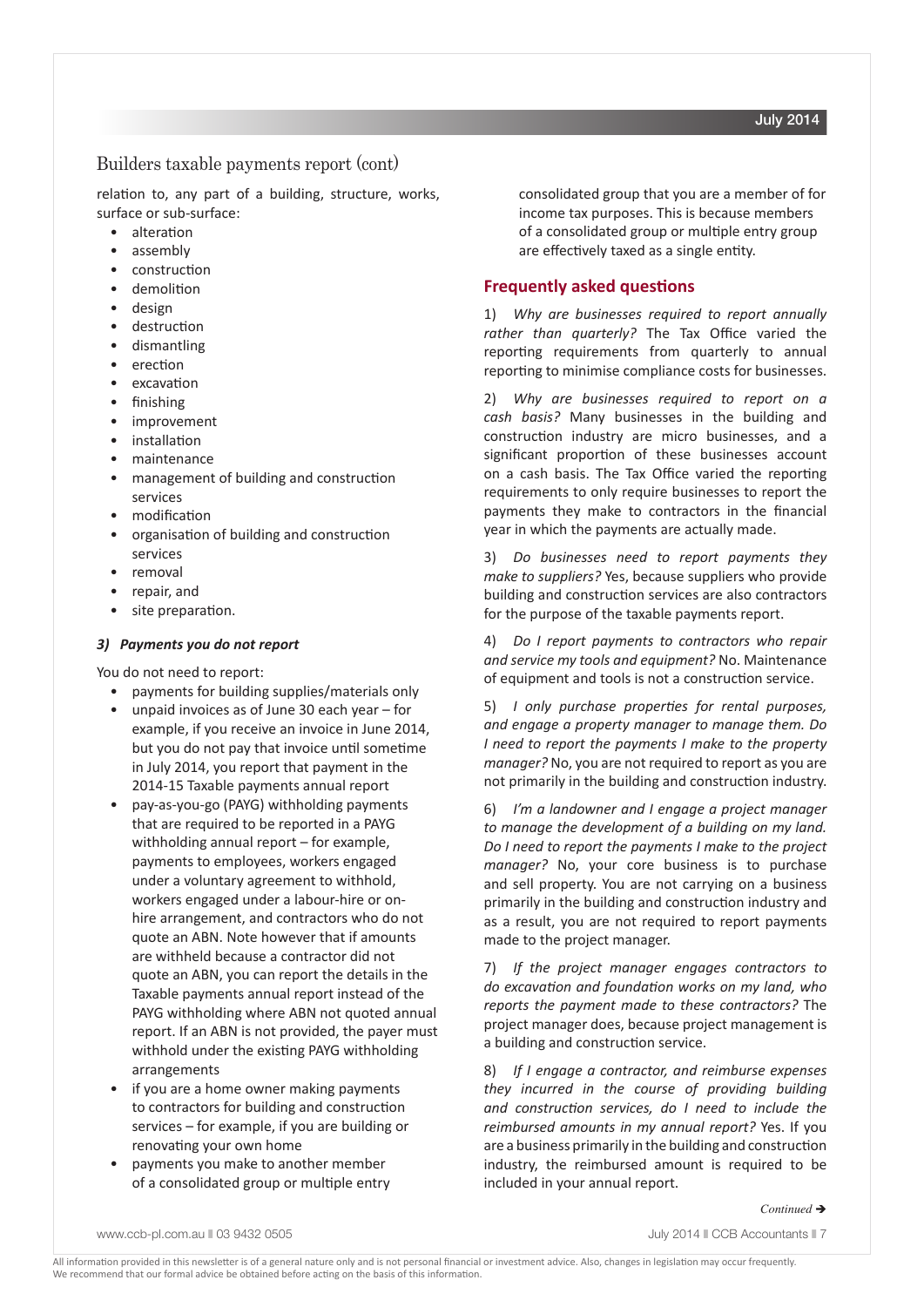## Builders taxable payments report (cont)

9) *Sometimes I pay one of my contractors for invoices for both materials and labour. Other times, I pay for materials only. Do I report all of the payments I make to this contractor?* You are not required to report payments made for materials only. However, if you are unable to easily separate payments made for materials only without significant administrative effort, you can report all the payments you make to this contractor.

10) *I'm a labour-hire firm. Do I need to report the payments I make to my workers who are hired under a labour-hire arrangement to provide building and construction services?* No. You are not required to report payments if you are required to withhold amounts under the PAYG withholding provisions for labour-hire or on-hire arrangements.

11) *Am I required to report payments I make to contractors who are foreign residents?* Yes, unless they are subject to PAYG withholding for payments to foreign residents.

12) *Am I required to lodge a nil annual report if I did not make payments to any contractors for building and construction services?* No. If you are not required to lodge the annual report this year, enlist this office to email NilReportTPAR@ato.gov.au with your ABN and business name, and whether you will be required to lodge an annual report next year. This email address is only for use in providing information before the due date for lodgement.

13) *Should I tell my contractors about this reporting requirement?* You can choose to, but you are not required to.

14) *Do I have to provide my contractors with the details of the amounts I report in relation to payments made to them?* No, but you can choose to using the payee information statement.

Consult this office for assistance on how to lodge your report before July 21 this year. Penalties may apply for not lodging the annual report by the due date.  $\blacksquare$ 

## Net medical expenses tax offset is phasing out

Draft legislation was introduced in the 2013 budget to phase out the net medical expense tax offset (NMETO), which has finally been passed into law. It means that the offset will disappear by the end of the 2018-19 income year, with some interim transitional arrangements put in place between now and July 1, 2019.

Part of the transitional regime includes that only those who claimed NMETO in 2012-13 will be eligible to claim the offset in the 2013-14 income year. Similarly, only those who claimed the NMETO in 2013-14 will be able to claim it in the 2014-15 income year.

All other taxpayers (those who made no previous claims) will be restricted to out-of-pocket expenses exceeding the relevant thresholds for specific expenses, including disability aids, attendant care or aged care only (more below).

The NMETO for the 2012-13 income year allowed an offset of 20% of net medical expenses that are over \$2,120 for:

- single taxpayers with adjusted taxable income\* of \$84,000 or less, and
- families with a combined adjusted taxable income\* of \$168,000 or less.

For taxpayers with income over these thresholds, the offset is 10% of net medical expenses over \$5,000. (*Note: The term adjusted taxable income includes the taxpayer's taxable income plus other specific*  *amounts, such as reportable fringe benefits and certain investment losses.*)

The phase out of the NMETO will occur through two sets of transitional arrangements, as follows:

- **• Category A**: From the 2013-14 income year until the end of the 2018-19 income year — taxpayers can only claim the NMETO for medical expenses that meet both of the following conditions:
	- the current definition and eligibility requirements, and
	- relate to disability aids, attendant care or aged care.
- **• Category B**: For the 2013-14 and 2014-15 income years — taxpayers will be eligible to claim the full range of medical expenses (as defined currently) but only if they have received an amount of the NMETO in the previous income year from this full range claim (or in both 2012-13 and 2013-14 in respect of claims in the 2014-15 income year).

*Note: Under the 'Category A' rules, the terms 'disability aids', 'attendant care' and 'aged care' are specifically defined under the amendments. Ask this office for examples of such expenditure as contained in the explanatory memorandum to the bill which was enacted.* ■

<sup>8</sup>  $\degree$  CCB Accountants  $\degree$  July 2014 03 9432 0505  $\degree$  www.ccb-pl.com.au